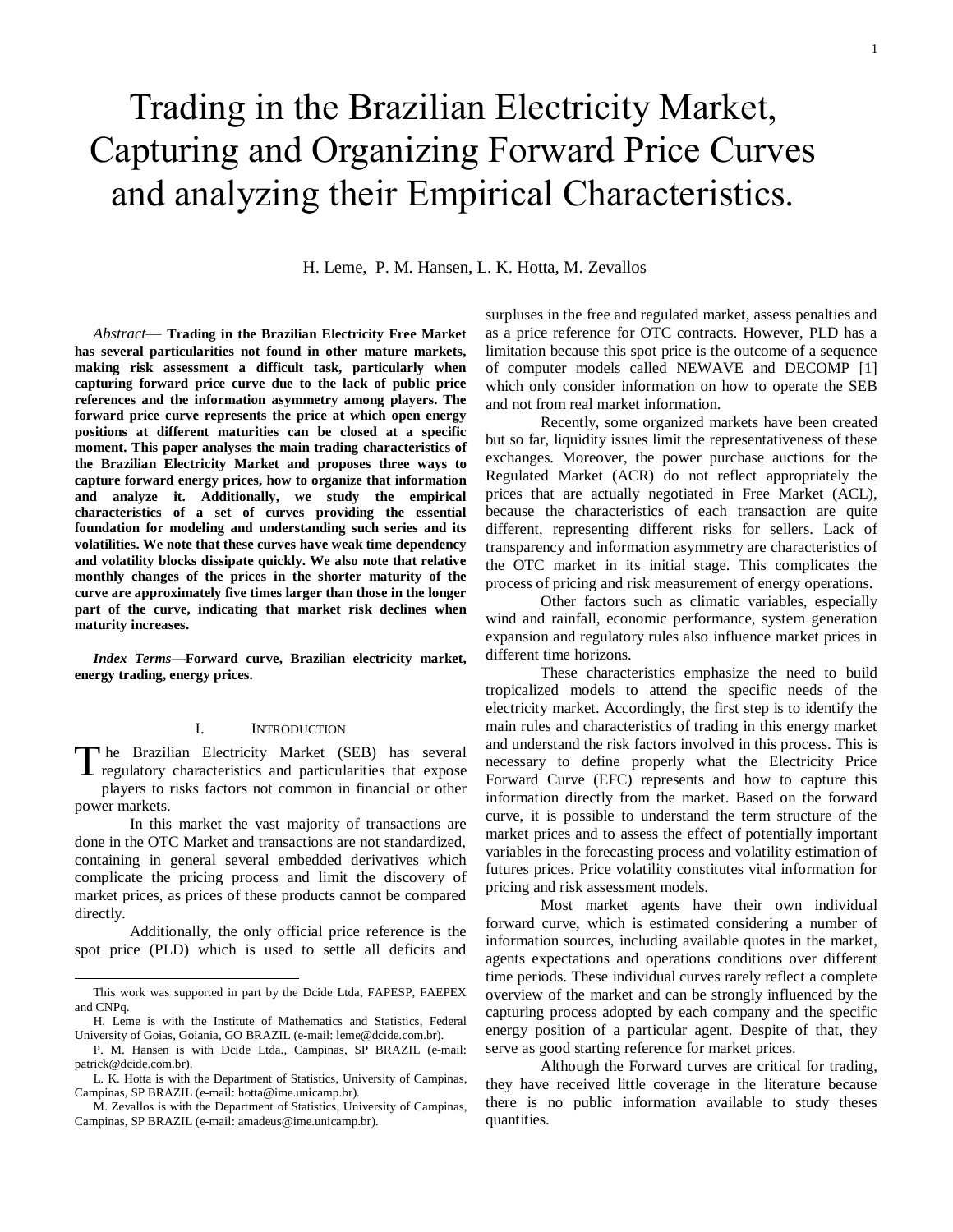This paper proposes an adequate structure to capture and organize forward curves in the SEB and shows the main empirical features of this price curve.

The remainder of the paper is divided as follows. In section II we describe how the SEB works, specially the main issues involved in energy trading. In section III we define the concept of the forward curve and suggest three approaches to capturing and organizing this information. In section IV we analyze in detail the curves in order to map their main characteristics. In Section V we present our conclusions and suggestions for future work.

## II. TRADING ELECTRICITY IN BRAZIL

Generators, authorized traders (comercializadores) and free consumers (those with energy demand greater than 3 MW and supply voltage greater than 69kV) participating in the ACL are responsible for contracting their energy needs. They are free to negotiate prices and contracting terms and conditions directly with their counterparts.

In this environment the free consumers need to contract their energy consumption with enough flexibility to fit their consumption process. They need to consider economic performance and its potential effect on their production as they are not allowed to resell energy directly to the market. Suppliers generally structure customized products for their clients incorporating the volume risk into their own portfolios.

Although the ACL is a free environment, there are a number of rules and procedures, instrumented through the Electricity Clearing Chamber (CCEE), which effectively define how an agent should operate. The CCEE is responsible for the settlement of the ACR and ACL contracts, to calculate and publish the PLD, register and measure consumption and generation, control compulsory guarantee deposits and generate information.

Some rules are important and directly affect the way the market operates. First, all consumers must acquire and register physical energy contracts for 100% of their consumption. The physical backing has a vital role to protect the system from a systemic deficit and inhibit perverse speculation. Marketers and generators also need to prove their physical backing at settlement. To reduce default risk, all agents must deposit guarantees at the CCEE.

Physical backing is checked monthly based on a 12 month moving average of energy credits and debits at the CCEE. The credits are given by the quantities actually generated, registered purchase contracts or a certified guarantee given to a generator by the Regulatory Agency (ANEEL). Debits are granted to consumers when energy is consumed from the grid or generators or marketers when they are the seller part at a registered contract.

If an agent does not have sufficient physical backing at a given month, in addition to paying the PLD price for the energy in deficit, he receives a penalty given by one twelfth of the highest value between PLD and a Reference Value (VR) specified by ANEEL (National Agency of electricity) for each year, multiplied by the amount of energy in deficit. This penalty can be severe, considering that VR for 2012 is R\$ 141.72/MWh and that PLD can range from R\$ 12.20/MWh to R\$ 727.52/MWh depending on the SEB conditions.

To encourage the construction of alternative generation sources of energy in the grid, the government created incentives via discount in the distribution system rate (TUSD) for those consumers who purchase this energy type. These are typically biomass cogeneration plants, small Hydro Power Plants (PCH) or wind farms. Consumers pay a higher price for this energy as they will be compensated by the reduction in the TUSD rate. The discount depends on the Distribution concession area where the consumer is located, which makes this kind of subsidized energy more attractive in certain regions of Brazil.

Conventional energy is that generated by large hydro plants or generated using fossil fuels, or those sources of biomass or wind that were not certified for discount in TUSD.

There is also a type of energy with 100% discount on the TUSD rate, which goes through a differentiated certification process.

The CCEE controls the physical backing for each energy type where conventional energy cannot be used to cover the potential deficit of subsidized energy. Basically, there are three types of energy (conventional, I50% and I100%), each with its specific rules for accounting physical backing. In practice, the differential treatment by energy type substantially increase the risk agents have when managing their portfolios, because an agent can have a balanced position of energy but can be penalized for imbalances between energy types.

Because there is very little available information about price curves for I50% and I100% energy and computer models NEWAVE and DECOMP only apply for conventional energy forecasting prices for different energy types is one of the main challenges of operating in the ACL.

Moreover, the risk profile and variables associated with the decision making process for each energy type is very different, adding complexity to the contracting process and energy portfolio management.

In fact, the only official information about market prices is the PLD. To calculate the PLD, a chain of computational models, called NEWAVE DECOMP are fed with lots of information about the SEB structural conditions and expected rainfall and projected growth in energy consumption. This combination of data, called DECK, maps operating variables and characteristics of supply and demand for energy. The DECK is the input of a dual stochastic optimization process that is performed by software NEWAVE and DECOMP and the main output of this process is the marginal cost of operating the system (CMO) which is then used by the CCEE to calculate the PLD. For details of the mathematical formulation of these models and its implications see [1].

There are many criticisms to the approach used in determining the spot price; see [2]. However, the positive side to the NEWAVE model is that agents may alter its inputs in the DECK to reflect their own expectations. For example, they can measure the price effect of delays in expansion premises, measure sensitivity to energy consumption changes and incorporate climate effects such as El Niño and La Niña.

Since the PLD is used as the settlement price for the CCEE, it becomes the main reference for short term trading. Many contracts are PLD plus a premium, also denominated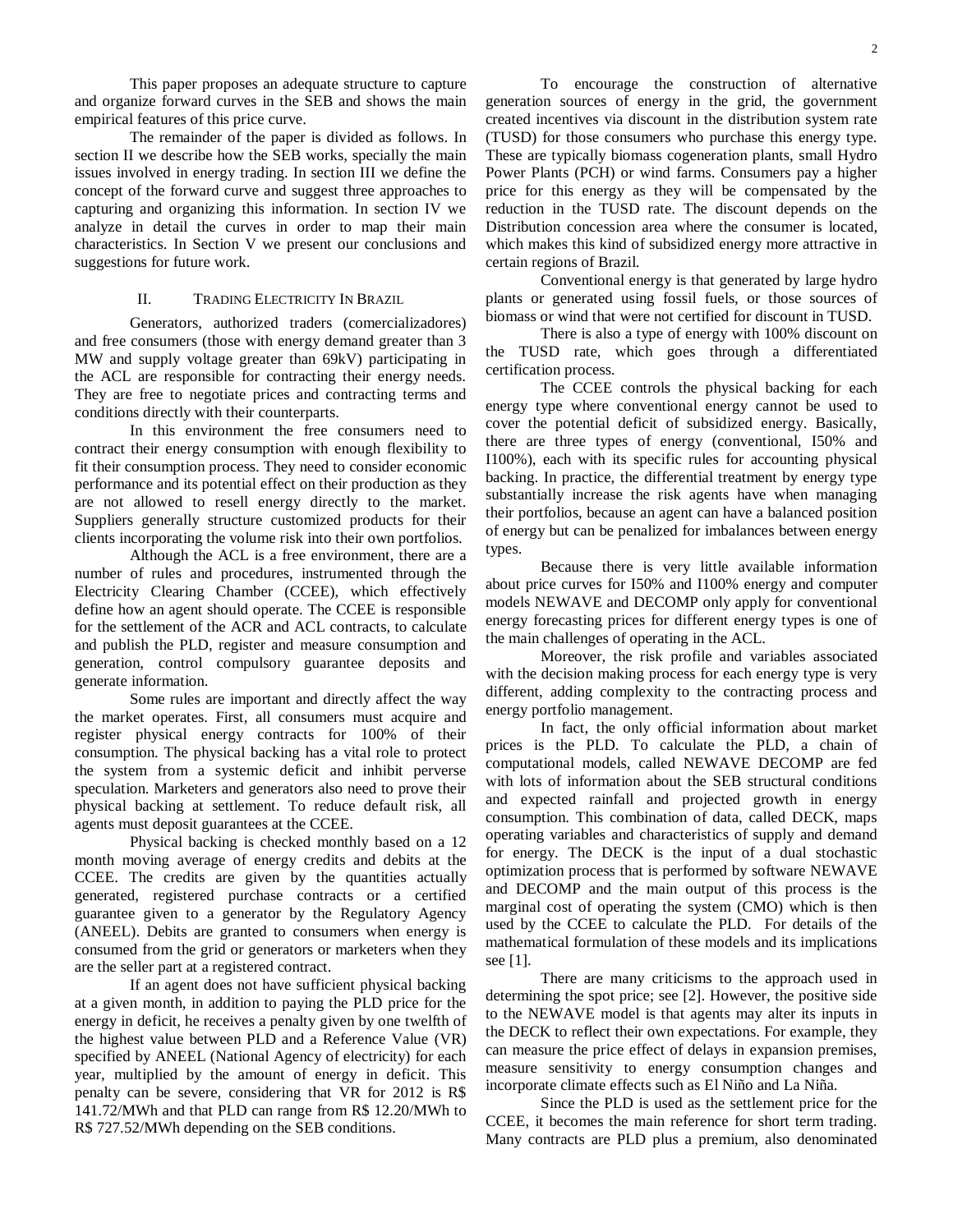locally as *Spread*. The *Spread* varies according to market conditions like liquidity and credit risk. Often the value of the spread is greater than the PLD itself.

An important issue when pricing energy contracts is related to the real underlying product that should be modeled at each time interval of the contract. NEWAVE can create various scenarios for future PLDs but because of its high sensitivity to certain inputs, like the hydrological scenario, the volatility of these prices could be very high representing unrealistically the underlying product for an interval further than 4 to 6 months [3].

As a result, the PLD used to assess long-term contracts overestimates the risk and the value of embedded derivatives in energy contracts.

Therefore, it is important to have an alternative way to monitor long-term market prices and measure its volatility realistically.

The forward price curve concept is suitable for the SEB, as it captures many of the important market features because the Forward curve is based on real prices being traded and reflects the player's expectations considering what price they can mark to market their open positions [4].

Thus, the Forward curve is associated with a market vision of energy prices, which incorporates risk factor premiums, opportunity cost, liquidity, market concentration, and also allows calculate price volatility realistically, because prices reflect a market behavior and not an operational characteristic of the system.

## III. ENERGY FORWARD CURVE

## *A. Definition and characteristics*

Let  $F_{t,h}$  represents the price of energy defined at *t* for a maturity *h* where *t* is the time when the price is measured and *h* is the maturity to the supply of energy. Then a Forward curve in t is  $F_{t,h}$  calculated for different values of h, that is, energy prices for several maturities, measured in t.

In the SEB, the Forward curve reflects the fixed price of a Swap for a certain supply interval, generally monthly or annual. Thus, the interpretation of a Forward curve is not that of a future contracts traded on an exchange, which is defined in a single future point in time.

We can obtain Forward curves for different energy types and for each submarket in the SEB, where PLDs are calculated separately.

#### *B. Capturing*

The Forward curve should reflect the price at which any agent at time t, could open or close an energy position at a certain maturity h. An exchange Forward curve is calculated with effectively closed deals and reflects the intersection of supply and demand. In markets where exchanges are illiquid Forward curves could be measured based on market price estimations.

Another possibility is to use player's individual estimations as reference for the Forward curve. However, these individual estimations can vary not only by market information asymmetry, but also due to the risk premium or opportunity cost used by each agent.

To capture this information directly from the market we suggest three approaches, which can be applied depending on the available information each player has. Notably, players with better information would have more realistic estimates of price curves than those who only have access to public information.

## *C. Individual curves based on market interaction*

The first alternative is for each player to use their own individual forward curve. Many already have an internal process to capture and store this information and despite its possible limitations, it can still be used to understand price dynamics and for product pricing and risk assessment.

In particular, most companies do not have a quantitative mechanism to build and use these curves and still use the trader sentiment as the market prices reference. Bias and perspective can have a large impact in these cases, and we expect the most active players to have a better quality curve.

When constructing an individual Forward curve we assume that the player has a reliable and large enough network of contacts he can consult with, which is not the case in many companies, and a competent internal analytical team that can complement with analyzing the fundamentals of the market. However, many industry players do not meet these requisites because they have no active marketing or well informed support team.

## *D. Pool of individual curves*

The second alternative is to capture using a representative group of market players (Pool), as many realistic forward curves as possible. With that information organized by data capture, maturity and for each energy type, we can define statistically representative metrics that reflect the electricity forward curve and its dynamics. This could be the ideal case as each individual curve from the Pool captures both information of real transactions being closed in the OTC and the expectations of each player. Given the characteristics of trading in this free market and its liquidity, the Pool can realistically capture monthly prices for up to three months maturity and yearly prices for the next year onwards for up to five years ahead, both for conventional and I50% energy type.

Before calculating the metrics from the observations in the Pool, a statistical treatment should be applied to the data to avoid undesirable effects such as the impact of outliers, which could occur by players trying to change artificially the metrics or agents outside of consensus

Standardizing Information has many advantages; it allows us to compare the curves over time and measure the volatility associated with each product.

Each participant of the Pool would be benchmarking their individual curve using those metrics he considers most representative. This allows them to have a broader view of market prices, because the information is generated by a representative and aggregate group of market players.

This concept may looks simple, but the implementation of this structure is essentially complex. Dcide, a company specializing in data processing and risk analysis,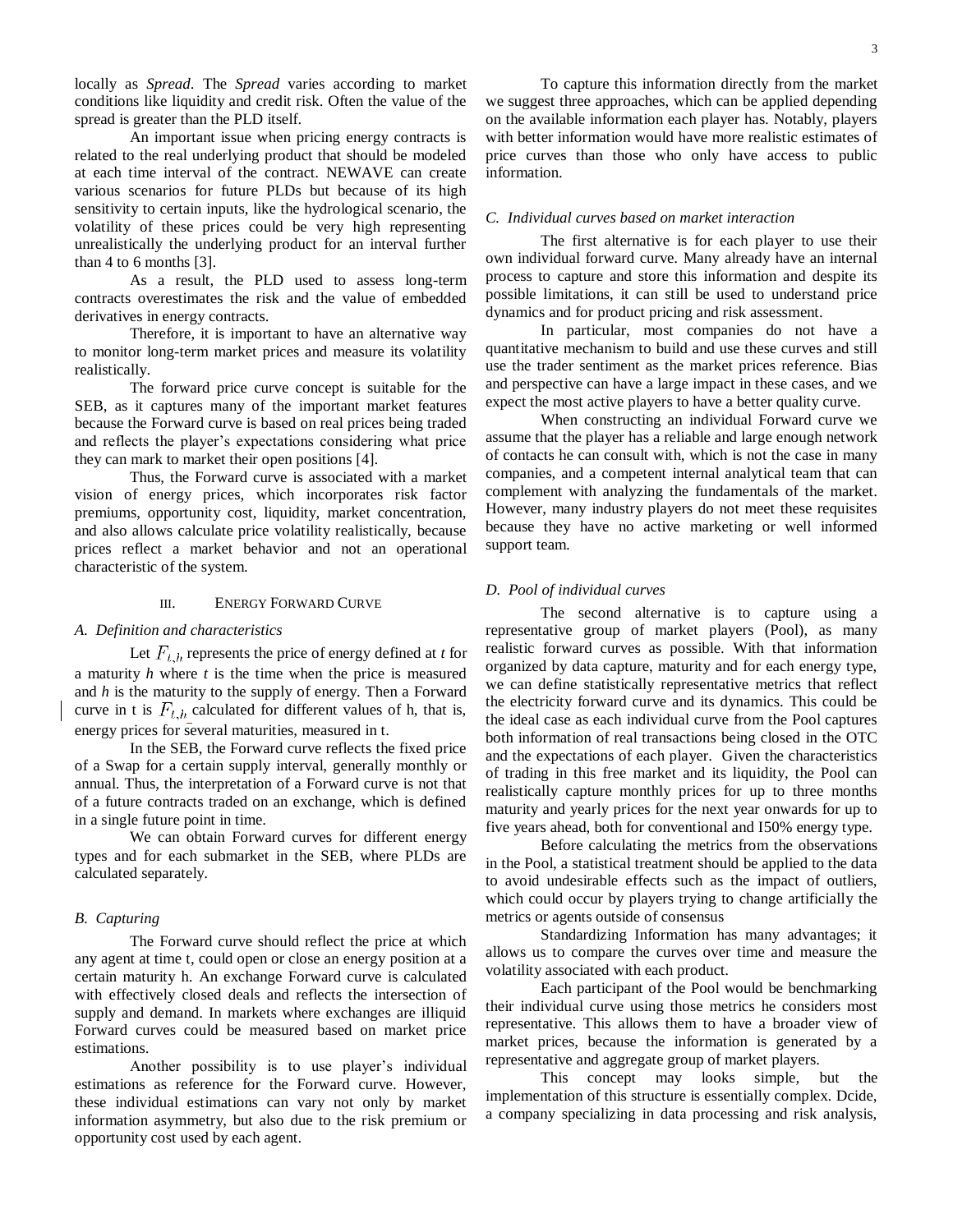implemented and operates a Pool of these characteristics since January 2012.

Players are willing to input their individual Forward curves to the Pool as long as the information is kept secure, used exclusively to calculate the metrics and not revealed to any third party. Ensuring players input values that reflect their true vision on market prices, organize this information into a logical structure, ensuring transparency and absolute confidentiality of participants individual information, treating distortions caused by intent to vitiate the general metric and ensure long-term sustainability of the Pool are the most challenging tasks of this approach.

Forward Curves built from a Pool of individual curves have several desirable features. They reflect a broader picture of the market, eliminating the bias any individual player may have, and can be evaluated for various standard products and time periods. Therefore it can be used as a reference to mark to market open positions and used as a reliable benchmark proxy to price products with embedded flexibilities.

## *E. NEWAVE outputs as Forward price proxy*

The third alternative is to try to infer market prices based on publicly available information. The problem with this approach is that the data reflects an official vision on how to operate the system, with little or no information about actual trading being done [1]. An alternative approach is to try to relate the prices of the individual Forward curve to the PLD or other public information that could influence prices and, based on this relationship, build a forward price curve using only public information. These models should be periodically reassessed, since the structure of the energy market is dynamic.

The next step is to organize the curves logically in order to study their characteristics in time. We suggest a methodology in the next subsection.

## *F. Organization*

The Forward curves analyses are related with the **frequency** which the curve is captured (monthly, weekly, etc.) and the distance to the delivery (**maturity**) of the underlying commodity.

Forward curves can be structured as a set of time series for each product quoted by the agent, where the product is defined by type of energy and maturity. It is common naming these curves according to its product maturity. We adopt the following naming rule:  $M +1$ ,  $M +2$  and  $M +3$  for products with monthly supply and maturity equal to 1, 2 and 3 months ahead, respectively,  $A +0$  for the product that reflects the supply from the fourth month ahead to the end of that year, and  $A + n$ ,  $n = 1,2, \ldots$  products of annual supply maturing in n years. Table 1 is an example of organized curves from A+0 to A+5.

Some players who don't have individual curves have to take decisions based on public information, particularly the PLD.

Each run of the NEWAVE model gives us 2000 CMO simulations for each month in a five year horizon called the planning horizon [1].

**TABLE I** INDIVIDUAL FORWARD CURVES FOR A TO A+5 MATURITIES, MEASURED FROM AUGUST 2008 TO FEBRUARY 2009.

| Curva<br>Forward | Ano $A+0$ | Ano $A+1$ Ano $A+2$ |     | Ano $A+3$ | Ano $A+4$ | Ano $A+5$ |  |  |  |  |  |
|------------------|-----------|---------------------|-----|-----------|-----------|-----------|--|--|--|--|--|
| $\cdots$         |           |                     |     |           |           |           |  |  |  |  |  |
| 08/2008          | 160       | 190                 | 180 | 170       | 160       | 125       |  |  |  |  |  |
| 09/2008          | 155       | 170                 | 175 | 170       | 160       | 125       |  |  |  |  |  |
| 10/2008          | 115       | 160                 | 150 | 140       | 140       | 125       |  |  |  |  |  |
| 11/2008          | 115       | 140                 | 140 | 145       | 135       | 125       |  |  |  |  |  |
| 12/2008          | 110       | 130                 | 130 | 135       | 135       | 125       |  |  |  |  |  |
| 01/2009          | 120       | 130                 | 135 | 135       | 125       | 125       |  |  |  |  |  |
| 02/2009          | 135       | 133                 | 133 | 133       | 130       | 130       |  |  |  |  |  |
|                  |           |                     |     |           |           |           |  |  |  |  |  |

The CMO is somehow associated with the PLD and therefore we can use some of these simulations as a proxy for the PLD. The common approach is to truncate each of the 2000 simulated series of CMO with the minimum and the maximum PLD limit, and calculate the monthly average of these quantities. These series can be organized in the form M  $+1$ , M  $+2$ , M  $+3$   $+0$  A, A  $+1$ , ..., A n  $+$  and used as an approximation of the forward curve. We will call forward PLD curves those formed by the NEWAVE  $M +1$ ,  $M +2$ , M  $+3 +0$  A, A  $+1$ , ..., A $+n$  values for each DECK.

For practical purposes, CCEE configuration DECK could be used to calculate a monthly forward PLD.

We study the dynamics of forward curves for various maturities to understand their relationship. Particularly, it is important to map key variables that could justify the price dynamics in different time horizons and explain its structure through a time series model.

## *G. Volatility*

The volatility is the main input to calculate risk of energy contracts or portfolios, price contractual flexibilities and mark to market open positions.

The quality of the volatility estimations is of upmost importance because it influences directly on the premium for flexibilities embedded in energy contracts.

One way to define volatility is as the standard deviation of the relative price changes in the forward curve, for each time scale of measurement. Volatility is commonly presented in a relative manner for the underlying product and you can convert volatility to different time scales.

Let  $F_{t,A+n}$  the price of the forward curve for a A+n maturity, measured at *t* moment in time, then

$$
x_{t,A+n} = \frac{F_{t,A+n} - F_{t-1,A+n}}{F_{t-1,A+n}} \tag{1}
$$

is the relative price change, delta, from the moment *t*-1 to *t*. The volatility at time *t* is defined as

the volatility at time *t* is defined as  
\n
$$
\sigma_{t,A+n} = \sqrt{E_{t-1}[x_{t,A+n}^2] - E_{t-1}[x_{t,A+n}^2]^2}
$$
\n(2)

where  $E_{t-1}$ [.] =  $E$ [. |  $\mathfrak{I}_{t-1}$ ] is the expectation conditioned to all information observed up to time  $t-1$ ,  $\mathfrak{I}_{t-1}$ . Equation (2)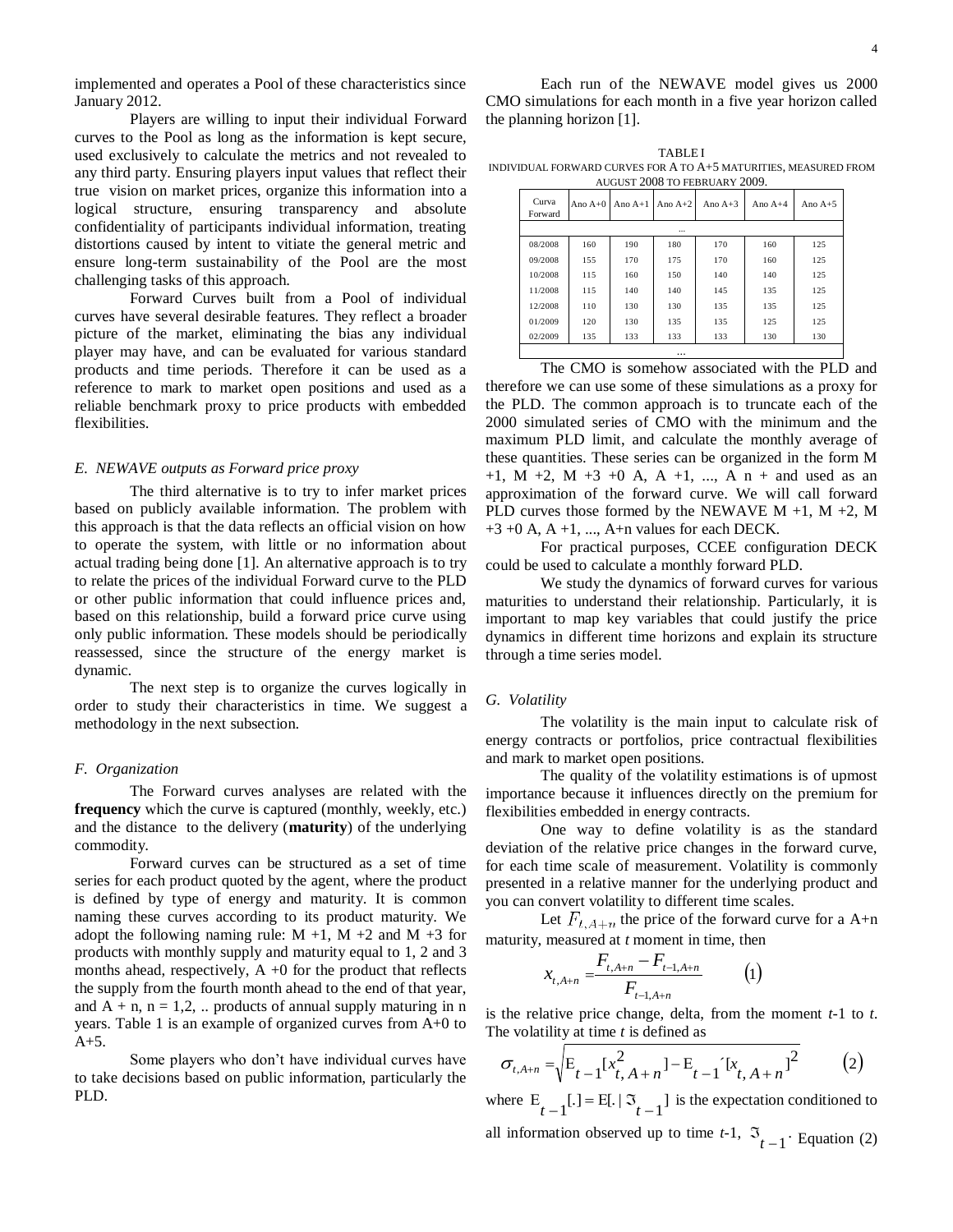suggests that volatility has a dynamic structure. Note that knowing the conditional probability distribution allows us to know the volatility.

In the next section we will study in greater detail the characteristics of the Forward curve from a term structure and volatility standpoint.

## IV. EMPIRICAL ANALYSIS OF THE FORWARD CURVES

The forward curves used in this analysis correspond to a major trading firm in Brazil which has one of the biggest market shares. For confidentiality reasons we will not reveal the name. We captured the information monthly.

Each captured curve represents the best estimated price for delivery of conventional energy in the southeast (SE) submarket for each year up to five years ahead. The data were sent regularly from the front office to the middle office via email and a validation process was done to verify the quality of information. This information is deemed official within the company and used as a reference to analyze its portfolio of contracts, calculate risk, mark to market and price flexibilities.

The dataset considered here is composed of 88 price curves quoted monthly, from January 2005 until April 2012. Altogether there are 6 sets of price series for maturities  $A+0$ until A +5. No special treatment was given to the observations. Figure 1 shows the described forward curves.



Fig. 1. Forward curves (full lines) and forward PLD curves (dotted lines) for A+0 to A+5 curves from January 2005 to April 2012.

# *A. Forward Curve and PLD*

The discussion carried out in sections I and II suggest that the Forward's curves are associated with factors that influence its dynamics in the short and long term horizons. In the short term, these curves tend to have higher variation and are associated with factors such as climate and operational issues. These factors also affect the PLD, then a first question is whether the forward curves are associated with the forward PLD curve. The forward PLD curve is preferred to the performed PLD because theoretically, this amount reflects a projection for the same time horizon we have in the forward

curve. In Figure 1 we present for each forward curve maturity A+0 to A+5 the corresponding forward PLD curve at the same measurement time.

Note that there is some adherence between the forward curve and the forward PLD curve for maturities A+0 to A+4..

This characteristic was expected because the prices of short-term energy and their contracting decisions are influenced by the PLD, because it is the only available public price reference.

When the time horizon increases, current system conditions have secondary impact and additional others factors such as system generation expansion, market growth which depends on macroeconomic performance and the risk premium required by market participants begins to dominate expectations, and as the forward PLD curve does not reflect adequately these issues, the adherence tends to decrease.

## *B. Temporal Dynamics*

From Figure 1 we observe that Forward curves reached their highest values in the first quarter of 2008, caused mainly by structural gas supply uncertainties that affected both the PLD calculations and the player's expectations. After that and in line with the 2008 international crisis, the drop in prices was explained by a larger supply growth compared to demand.

To analyze the dependence structure of the level we can work with the delta series,  $\{x_{t,A+n}\}\$ , because the originals series are nonstationary. The deltas series for  $A+5$  to  $A+0$ from January 2005 to April 2012 are presented in Figure 2. First we note that the range of variation of curves A+0 and A+1 outweigh those of the longer maturity, indicating that the volatility in the shorter-term maturities is higher than the longer-term. The figure also indicates there is no trend or seasonality.



Fig. 2. Monthly relative deltas (%) for A+0 to A+5 curves from January 2005 to April 2012

When analyzing the autocorrelation function of  ${x}_{t,A+n}$  for the series A+0 to A+5, shown in Figure 3, we don't see a strong correlation, indicating that the temporal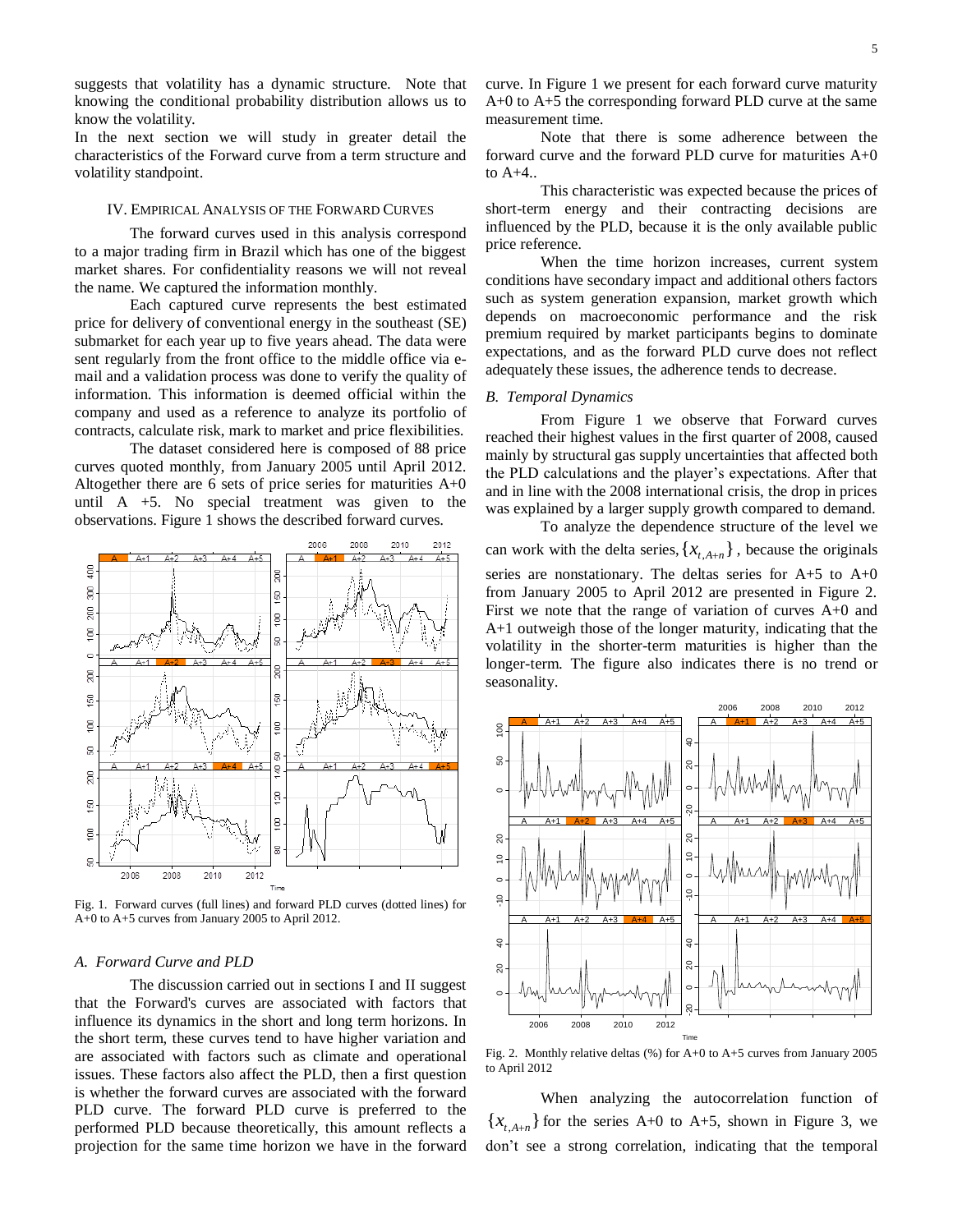dependence structure at the level of the series can be approximated by a low-order autoregressive or white noise models. In this case, as the temporal dependency of  $\{x_{t,A+n}\}\$ does not seem to be significant, we can study series functions autocorrelations without filtering the data.

In Figure 4 we present the autocorrelation functions for the squares of the deltas,  $\{x_{tA+n}^2\}$  $x_{t,A+n}^2$ . The figure suggests that the values are not significant indicating that the volatility has no persistence, and that the effect of extreme events dissipates quickly. In fact, many of the events that alter energy prices occur within a given month, and don't affect the market for long periods of time. Even in times of high price uncertainty, generally associated with crises that impact energy consumption or the transition from wet and dry seasons, price volatility returns to historical levels quickly.



Fig. 3. Autocorrelation function of monthly relative deltas for  $A+0$  to  $A+5$ curves. Dotted lines show a 95% confidence interval.

## *C. Volatility*

Volatility is defined by the equation (2) and is a function of the square of the relative forward curve deltas. Thus, we can study the magnitude of volatilities analyzing the delta absolute values probability distributions for each maturity. The delta absolute values are shown in Figure 5, and the histogram of these quantities in figure 6. Note that the frequencies in the histogram are more concentrated in the zero neighborhoods for longer maturities, indicating that variability decays for longer maturities, as is widely known. Additionally, there seems to be some periods where there is more variation than others, which could indicate blocks of volatility.

Note also that Figure 6 shows several peaks for all maturities. In the A+0 series the delta absolute value reached 100%, indicating that in some periods the price doubled in value. In this sense, the peaks for maturities  $A+4$  and  $A+5$  that occurred in 2006 are atypical when compared with other observations and can significantly affect estimates of potential models for volatility. With regard to seasonality, we noticed no cyclical pattern, and therefore the absence of this effect.

The histograms shown in Figure 6 indicate more concentration around zero value for longer maturities in line with the behavior observed in Figure 5, which presents absolute deltas with variation decreasing according to maturity.



Fig. 4. Autocorrelation function of the squares of monthly deltas for A+0 to A+5 curves. Dotted lines show a 95% confidence interval.

The peaks in the histogram frequencies occur at point 0 which is the result of numerous repetitions of curves values in subsequent observations. These repetitions are justified by a rounding effect, as historical values of the curves were filled without considering the decimal place, so changes lower than \$1.00 are not captured by the curves. In the long part of the curve, this effect is more pronounced, since the curves tend to have fewer changes. Additionally, as there is less liquidity for the longer maturity products the trader may take longer to perceive a price change.



Fig. 5. Monthly deltas mode (%) for A+0 to A+5 forward price curves.



Fig. 6. Deltas (%) absolute value histogram for A+0 to A+5 curves. The histogram rage is from 0 to 60 implying that the three higher values are not showed for the A+0 curves.

The deltas absolute values medians are showed in Table 2 presents for each curve.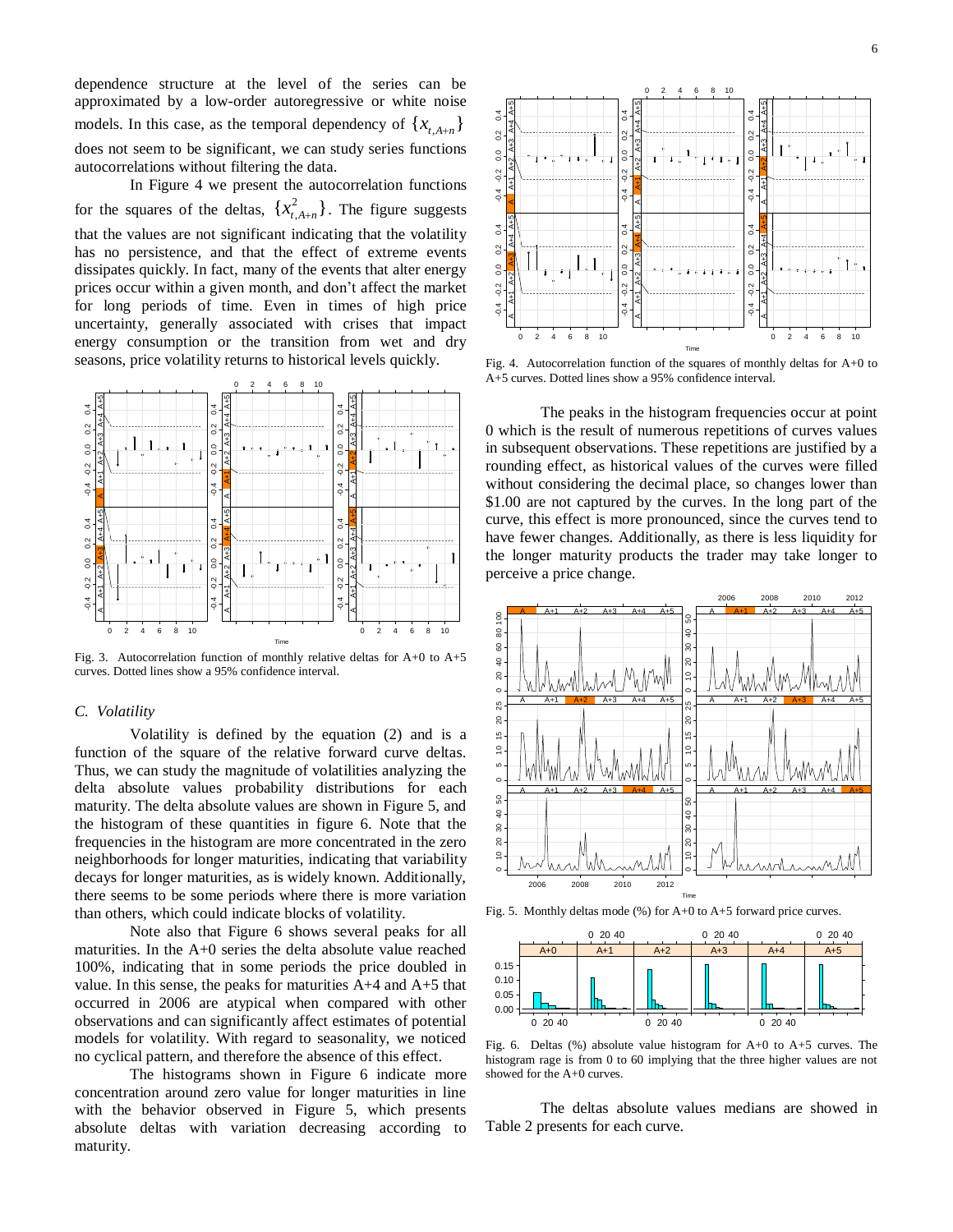TABLE II MEDIANS FROM THE DELTAS ABSOLUTE VALUES FOR A+0 TO A+5 CURVES FROM  $2005$  TO  $2012$ 

|        |      |      | Ano A+0   Ano A+1   Ano A+2   Ano A+3   Ano A+4   Ano A+5 |      |     |        |  |  |  |  |
|--------|------|------|-----------------------------------------------------------|------|-----|--------|--|--|--|--|
| Median | 9.1% | 4.5% | 2.6%                                                      | 1.6% | .6% | . . 5% |  |  |  |  |

The medians confirm that the volatility in the first three maturities is higher than in the rest. From the median perspective, the deltas in A+0 is twice as big as in A+1 and approximately five times greater than in the A+5. Medians do not incorporate any information about the duration of the low and high delta periods, but one way to capture this information is to count the number of periods subsequent to the absolute variations are above and below its unconditional median. This analysis is presented in Figure 7 for curves A+0 to A+5.

Values "above" indicate that the variation was greater than the unconditional absolute median in that month, values "under" indicate that this variation was lower than the median. Thus it is possible to measure the size of periods of high and low volatility. The numbers in the panels represent the sizes of the volatility blocks, which are defined as the number of subsequent observations above or under the unconditional absolute median.



Figure 7 suggests that the size of the blocks is relatively small, 3-9 observations indicating that there is little persistence. Hypothesis testing (Runs-test) were performed to verify if the independence assumption is reasonable for the data of each individual panel associated with each of the forward curves. The results of the test-runs indicate that the assumption of independence cannot be rejected (p-value > 0.05 for all curves), so the behavior observed in blocks could be generated by a white noise.

It is not surprising to observe low persistence in the absolute returns values if we consider that the data were collected on a monthly basis.

It is important to note that volatility, according to equation (2), is not the same as the square or modulus of monthly variations. Volatility is the conditional standard deviation, which can be modeled as a function of the absolute values or squares of monthly variations. Thus, the model and the estimator chosen determine the way absolute values of the latest variations affect the volatility.

#### *D. Term Structure*

Although the time dependence structure of deltas in monthly forward curves seems to be weak as seen in Figure 3, the term structure of forward curves, as a function of maturity, could be relevant. In Figure 8 we show a surface representing the curves as a function of time and of maturity.

Note that these curves move similarly in time, although the curves A+0 and A+1 show greater variation, with clear peaks and valleys. This can be justified because shortterm factors drive the first two years.

From a maturity perspective, the relationship between these curves seems to change in time according to the structure dynamic of the series in time.

One way when modeling the term structure of the forward curves is using the Diebold-Li approach [8], or its generalizations. These models use a transformation called forward rate instead of the original forward curve, and can be calculated using the following relationship  $12(n+1)$  $_{A+n} = PLD_t \cdot e^{r_{t,A+n} \cdot 12(n+1)}$  $_{+n} = PLD_{t} \cdot e^{r_{t,A+n} \cdot 12(n)}$  $F_{t, A+n} = PLD_t \cdot e^{r_{t, A+n}}$ wheree  $F_{t,A+n}$ is the forward curve measured at *t* for a A+n maturity,  $PLD<sub>t</sub>$  is the average PLD for the month *t* and  $r_{t, A+n}$  is the monthly forward rate for the month  $t$  at each maturity  $A+n$ ,  $n=0,...,5$ . Thus, for each period *t* and forward term A+n, we haves



Fig. 8. Time evolution surface of forward curves for  $A+0$  to  $A+5$  maturities from January 2005 to April 2012.

The Diebold-Li model is a dynamic model with three latent factors for each month where we have quotes. The latent factors are associated with loads that reflect changes in the rate of forward prices [5]. These models attempt to capture the term structure of forward rates. One view of this structure are shown in Figure 9 for all forward curves. Note that the